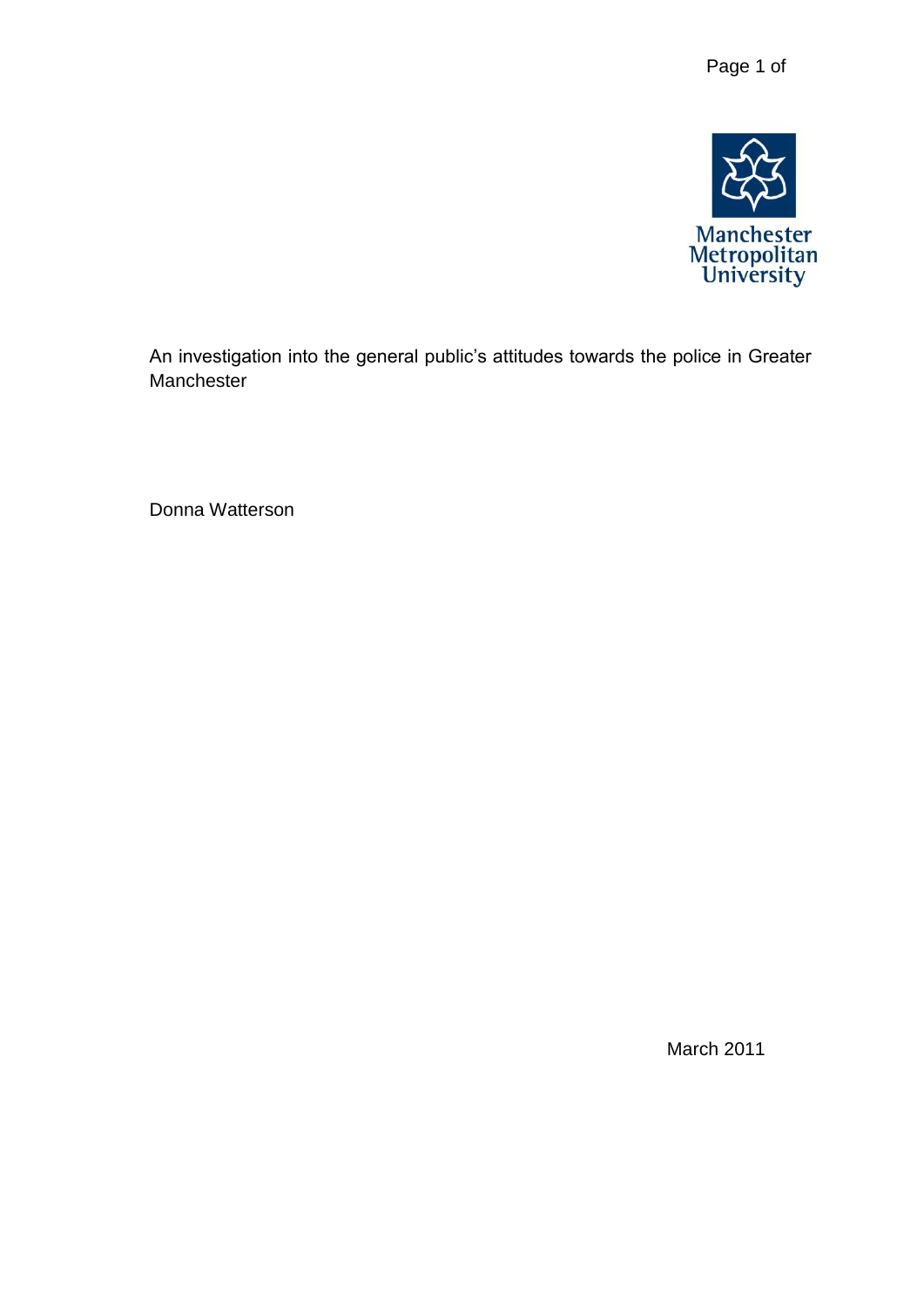An investigation into the general public's attitudes towards the police in Greater Manchester

# **ABSTRACT**

The current research investigated public attitudes towards the police using a questionnaire given to 100 participants recruited from Greater Manchester. The participants were recruited using an opportunity sampling technique and were of a mix of genders and from a range of ages. The research aimed to find out if there were differences in attitudes towards the police between a variety of variables which were gender, age, victimisation and contact with the police. The questionnaire, designed in the style of a 5 point Likert scale, combined relevant items from 3 existing questionnaires relating to confidence in the police, personal characteristics of the police and perceived police fairness. Scores on the questionnaires were analysed using the computer program SPSS to discover any trends among the participants. A 2x3 ANOVA found a significant effect of gender and age on confidence in the police. Males and younger participants had significantly lower confidence in the police than females and older participants. Four independent t-tests concluded that contact with the police and having been a victim of crime did not significantly affect confidence. A discussion of the findings concludes that two out of the four hypotheses were significantly proven, and ideas for future research are proposed.

| Key          | <b>Attitudes</b> | <b>Police</b> | Victimisation | Gender | Age |
|--------------|------------------|---------------|---------------|--------|-----|
| <b>Words</b> |                  |               |               |        |     |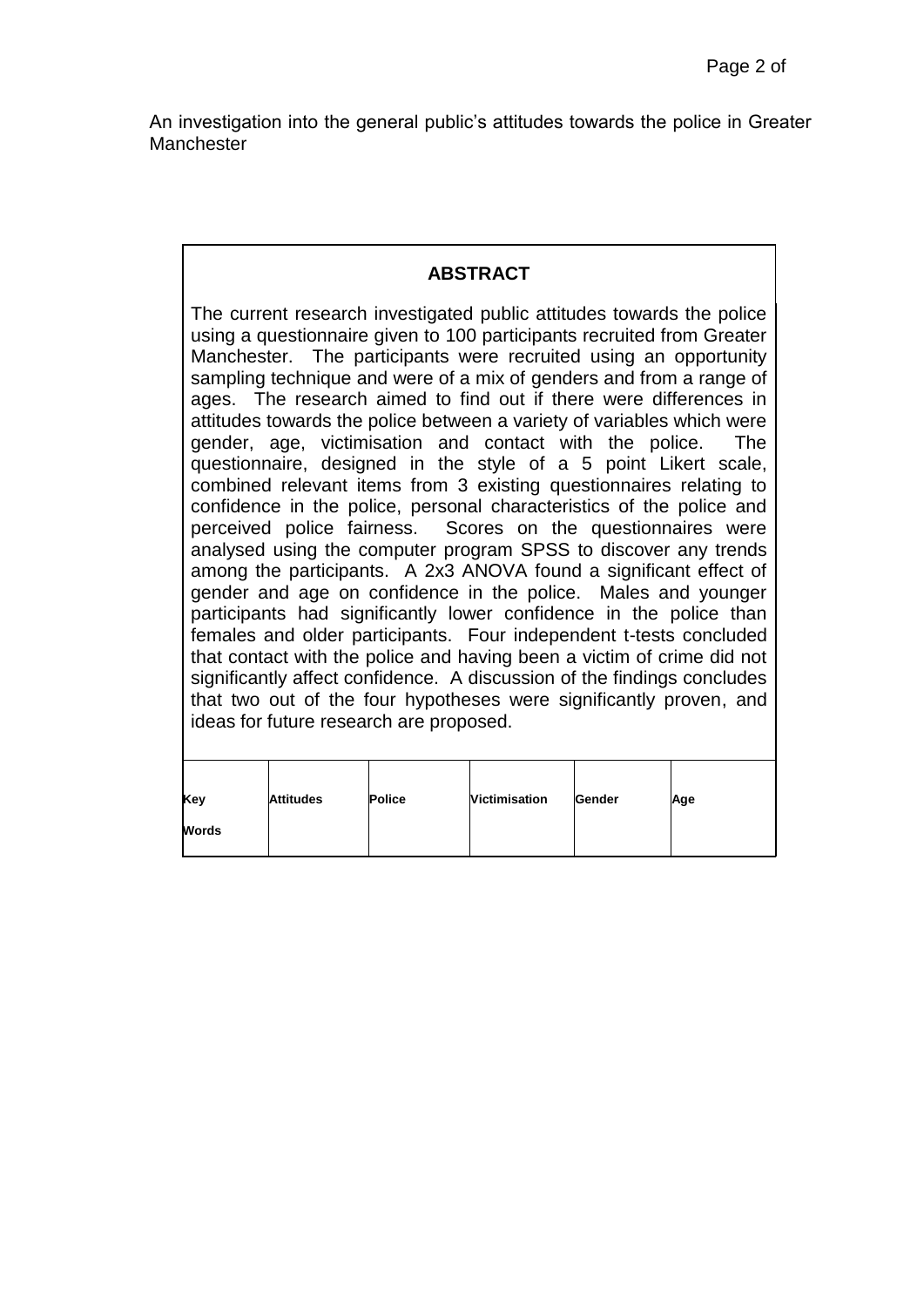# **Background Research**

According to Bradford, Jackson & Stanko (2009) public confidence in policing has become a key element of police performance over the past decade. Crime surveys, such as the British Crime Survey (BCS), report trends in crime that are often independent of the official crime statistics (Williams, 2001). This crime research is often readily available to view by the public in Britain, in contrast to countries such as the United States where information on crime trends are often only reported in light of some sort of national emergency, for example (Skogan, 1996). Websites such as HMIC consistently provide detailed reports on how police forces are performing both nationally and locally and, in 2010, they reported that out of the 43 police forces in Britain, Greater Manchester was 'causing concern'. Greater Manchester police (GMP) received a score of 'poor' on two out the three performance indicators, namely the 'Local Crime and Policing' and the 'Confidence and Satisfaction' indicators, the latter being of importance with relation to the current research (HMIC, 2011).

Myhill and Beak (2008) claim that aside from the large surveys such as the BCS, comparatively few research studies in the UK have looked at public confidence in policing and most of the available data exploring factors that affect confidence comes from the United States. Demographic variables such as age and gender, contextual variables such as victimisation, and personal contact with police are some of the factors often associated with confidence in the police (Ren, Cao, Lovrich and Gaffney, 2005). Therefore, with such a large availability of American research related to factors affecting public confidence in the police, and the recent indication that GMP are performing particularly bad with regards to confidence and satisfaction, the current research aims to further these findings.

The British Crime Survey (BCS) is one of the major surveys used in the UK that assesses crime rates and how the police across the country are performing. A major section of the BCS is dedicated to public perceptions and attitudes towards the police and last year the survey found, on average, significantly higher levels of confidence in the police (Parfrement-Hopkins & Green, 2010). With the current relevance of the findings of the BCS compared with the objectives of the current research, the BCS will act as a baseline for the background research discussed in this literature review section.

## **Effects of Age on Confidence in the Police**

The 2010 BCS found that those between the ages of 16-24 had the lowest overall confidence in the police whereas the oldest respondents, of ages 65 and above, had the highest overall confidence. Looking at specific statements, this trend was also found, for example,in the over 75s who had the highest agreement to the statements regarding police fairness (75% agreed), police respect (91% agreed) and police dealing with local concerns (73% agreed). In contrast, the youngest respondents (the 16-24 year olds) had the lowest agreement to these statements (60%, 78% and 63% respectively). This difference in age is furthered by other studies such as Ren *et al* (2005), who found that the only significant predictor in their demographic model was age. They reported that older people showed significantly more confidence in the police than the younger people and that the other variables, which were gender,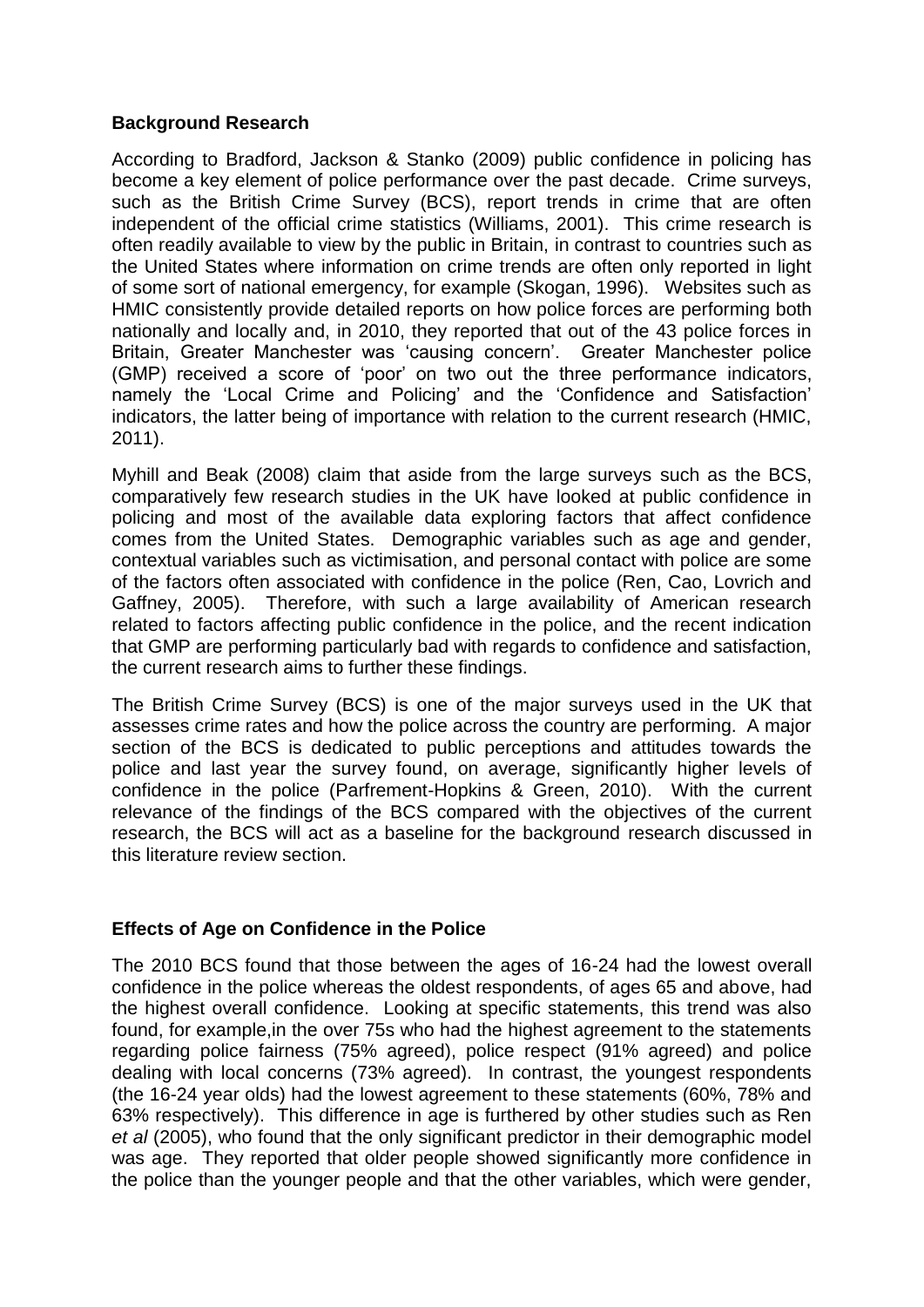income, race and education, were not significant. Furthermore, a survey study looking into police effectiveness, fear of crime and media consumption by Dowler (2003) found again that older respondents were more likely to have higher ratings of police effectiveness than younger respondents. In fact, a lot of the research related to public attitudes towards police finds the same result (Cao, Frank & Cullen, 1996). However, one conflicting finding was described by Myhill et al (2008) who stated with reference to their logistic regression of the findings in the 03/04 BCS, that being over the age of 25 predicted lower confidence in the police. However, since then there has been further consideration and alteration of the questions used in the BCS, and confidence in the police has risen consistently since 2004 to 2009/10 from 46% overall satisfaction in police to the current 56%, which indicates that these findings may not represent an accurate finding in light of some of the other research mentioned.

# **Effects of Gender on Confidence in the Police**

An article by Taylor, Turner, Esbenson and Winfree (2001) states that gender differences are often inconsistent. Ren et al (2005), as mentioned earlier, found that gender was not a significant predictor of confidence in the police. However, in the BCS, women rated the police as 'doing a good job' higher than men in the BCS (59% compared to 54%). Furthermore, the average overall confidence in police, based on the statement 'taking everything into account I have confidence in the police in this area', was higher for females than for males (71% compared with 68%). Other studies have found significant differences in gender with regards to feeling that the police respect and treat people fairly (Jackson and Sunshine, 2007). Cao et al (1996) also found that females had significantly higher confidence in the police, as measured by a 5 item Likert scale asking about whether participants believed that police were responsive, cared about the neighbourhood and maintained order. Furthermore, drawing on the results from the 03/04 BCS, Jackson (2010) stated males judged their local police as doing a poor job more than females. Therefore, most research indicates that females have better attitudes towards the police than males, with only a few inconsistencies in the data. Thus, the current research aims to further these results with regards to the public in Greater Manchester.

## **Effects of Contact with the Police on Confidence**

Another variable being looked at in this research is public contact with the police. Bradford *et al* (2009) state that personal contact is directly linked to confidence. In the BCS, when asked whether they agreed that the police were 'doing a good job', those who had had personal contact with the police over the past 12 months had lower agreement than those who had not had contact. Furthermore, the overall confidence in police was also lower in those who had had contact with the police (65% compared with 70%). This clearly shows that having personal contact with police may indeed lower your confidence in them. Bradford *et al* (2009) state that any kind of contact produces negative attitudes. However, Myhill et al (2008) claim that this is not always the case as they propose that what is important is whether the person is satisfied with how the police deal with their specific problem. This is public-initiated contact and in their study, the more satisfactory participants rated the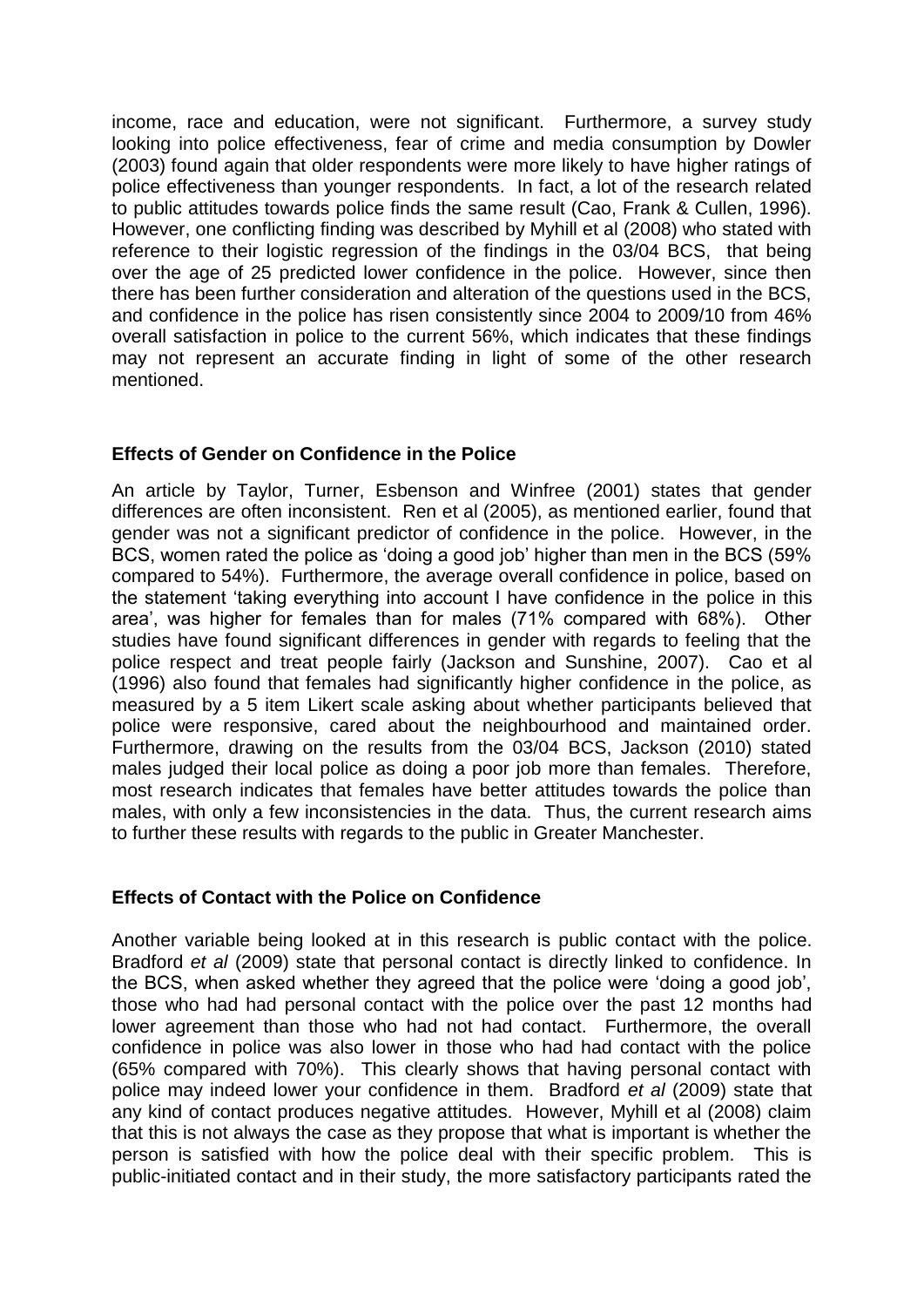contact, the higher the confidence. Furthermore, with police-initiated contact, the same was found; that those who rated the contact as unsatisfactory had lower confidence. Therefore, it is not the mere presence of the police in personal contact with the public that affects confidence, but how the police deal with that particular person.

This distinction between public and police-initiated contact is furthered by Ren *et al* (2005) who outline the difference between voluntary and involuntary contact. The former refers to the public initiating contact with the police, for example requesting information or reporting crimes, which they suggest produces positive attitudes because the police are seen as playing a 'supportive role'. Conversely, involuntary contact refers to police initiated contact and generally lowers confidence, for example a person being routinely stopped and searched. Bradford et al (2009) claim this to be the case due to the mere inconvenience of being stopped by the police. However, if Myhill et al's (2008) claim that it is about how the police deal with people on a personal level, then being stopped and searched may not always lead to lower confidence but could actually increase confidence because it provides an example of the police doing their job well.

## **Effects of Victimisation on Confidence in the Police**

Victimisation is another variable that this research is looking into, something that Bradford *et al* (2009) claimed would lower confidence in terms of the belief that police allow crimes to happen. It seems that there are mixed findings about victimisation and confidence. Those studies that find victimisation lowers confidence in the police include Ren *et al*'s (2005) study and indeed the BCS of 09/10 who found that overall confidence in the police was significantly lower if the person had been a victim of crime (60% compared with 71%). Victims were in much less agreement to all of the statements, especially those referring to police being relied on when you need them and confidence in the police fighting minor crimes and understanding local concerns. In contrast to these results, Webb and Marshall (1995) state that victimization and experience with police programs as predictors of lower attitudes do not have as much support as other demographic or contextual factors. Furthermore, Ho and McKean (2004) found that being a victim of crime and having contact with police were not statistically correlated with confidence in the police as did Myhill et al (2008) who claimed that victimisation was not independently associated with confidence in the police. The idea that victimisation may indeed lower confidence could link back to the idea of personal contact with the police changing your opinion of them based on whether the communication between the individual and police was satisfactory. Bradford et al (2009) claim that victims who call the police for assistance want their issue to be taken seriously and to be dealt with quickly and effectively. Hohl, Bradford and Stanko (2010) also state that communication is key, and that people expect police to act in appropriate ways and put the public's interests above their own. It may be the case that crimes that are relatively common and involve little physical harm, such as burglary, may lead to a more standardised and therefore less personal response by the police than crimes involving serious assault for example. So, not specifying what kind of crime participants have been victim of may distort the findings somewhat.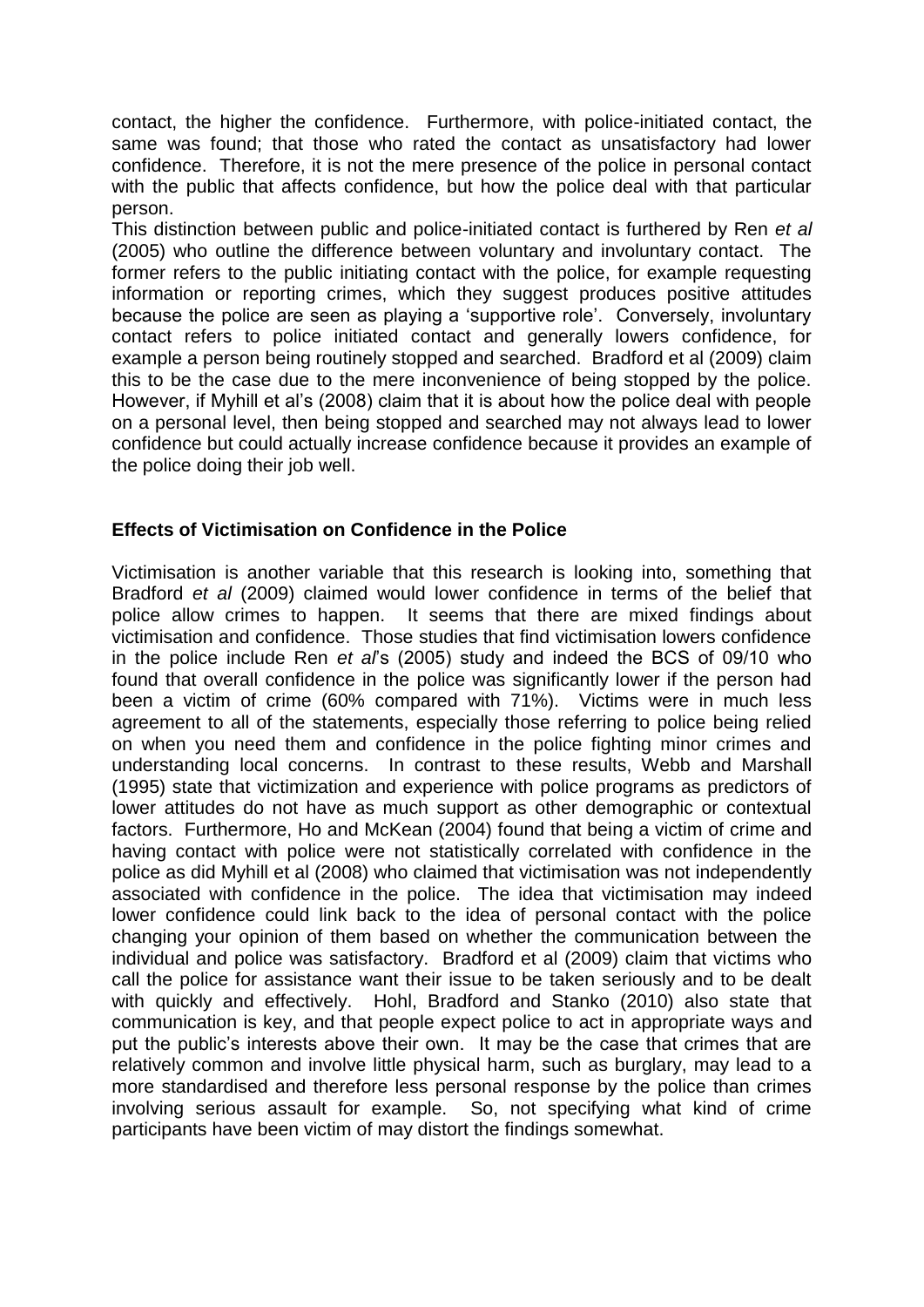## **Greater Manchester Police and the Removal of the Public Confidence Target**

In 2010 the Home Secretary of the new government announced the abolishment of the central public confidence target in police policy (Greenwood, 2010). The confidence target was one of many central targets put forward by the previous government to act as a 'guidance' to inform police practice (Home Office, 2010). The current Home Secretary's justification for removing these central targets include the claim that these old targets and standards did not take into account the public's local needs and took power away from Chief Constables. The Home Office states that police forces will no longer be required to report back to central government regarding their performance targets. Forces are, however, urged to continue monitoring their own performance (Home Office, 2010). This may cause problems as some forces may be more efficient in self-monitoring their performance than others. HMIC claim that, although the target has been removed (relating to their confidence and satisfaction indicator on the report cards), they will continue to display the indicator until further review. However, if the review concludes that they need to remove this indicator, forces who already perform badly, such as Greater Manchester, or forces who are less hands-on may suffer in the long run in terms of monitoring their own performance. Therefore, a sub-aim of this research is to see whether public confidence in the police is good enough to justify the removal of the target and to identify which groups in society may be at risk of deteriorating confidence.

**Hypothesis 1:** Younger respondents will have significantly lower confidence in the police than older respondents.

**Hypothesis 2:** Males will have significantly lower confidence in the police than females.

**Hypothesis 3:** Respondents who have had personal contact with the police at some point, and those who have been in contact within the last 12 months, will have significantly lower confidence in the police than those who have not.

**Hypothesis 4:** Respondents who have ever fallen victim of a crime, and indeed those who have been a victim in the last 12 months, will have significantly lower confidence in the police than non-victims.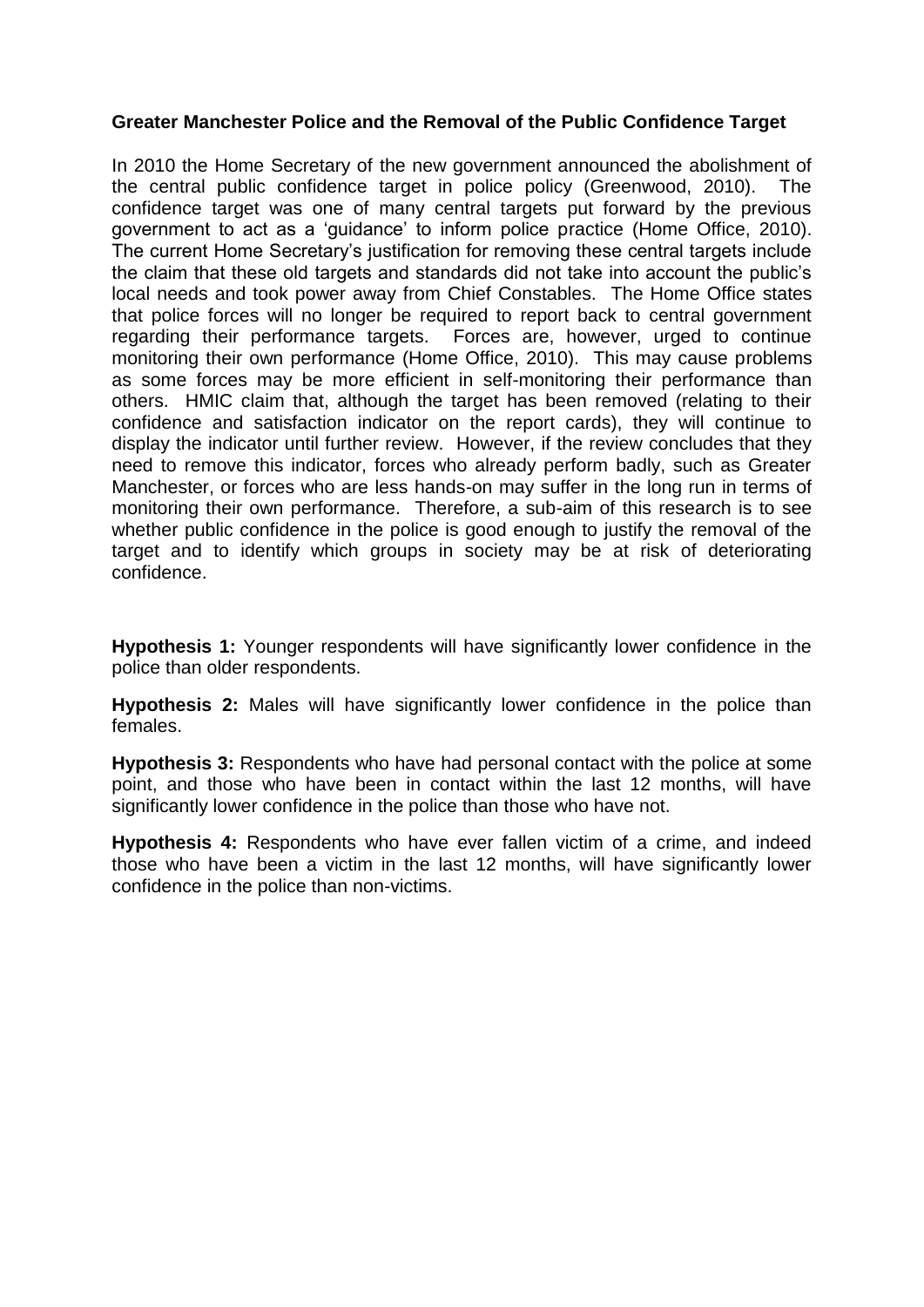# **Method**

## **Design**

The current research is an independent measures design using questionnaire items to assess public confidence in the police. There are four independent variables which are age, gender, victimisation and personal contact with the police. Gender has two levels (male and female) and age is split into three categories; low age (16- 31), middle age (32-50) and high age (51 and above). There are two questions relating to victimisation and two questions relating to personal contact with the police. The dependent variable in this study is the total score on the questionnaire which indicates overall confidence in the police.

## **Sample**

A total of 100 participants (49 females and 51 males) of a range of ages were included in this study, recruited using an opportunity/convenience sampling technique. Ages ranged from 16 to 83 with a mean age of 42. Participants were opportunistically recruited from places such as universities, hospitals and cafés in Greater Manchester.

# **Questionnaire Design**

A standardized, structured questionnaire was used in this research which consisted of a range of statements relating to confidence in the police. The questionnaire was produced by combining relevant items from three existing questionnaires and the items related to things such as perceived police effectiveness, perceived police fairness and mannerisms of the police. Seven items from the British Crime Survey and five items from Webb and Marshall's (1995) survey were incorporated into this questionnaire. A further six items were from Ren *et al*'s (2005) study. A total of 18 statements were used. The items used were not put in the order in which they appeared in the original questionnaires, nor were they grouped into three separate sets reflecting each original questionnaire independently. Instead, all of the items were put in a somewhat random order; that is to say that all items were mixed up together. The questionnaire was scored using a 5 point Likert Scale (1 being strongly disagree and 5 being strongly agree). Participants were asked to disclose how much they agreed with each statement. The use of negative scoring for the Likert scale, which is often used to prevent response bias, was not used on this questionnaire because the items taken from the other 3 studies were not negatively scored. Demographic information (age and gender) was asked for at the beginning of the questionnaire. The further four statements relating to victimisation and contact with police were included towards the end of the questionnaire. The questionnaire was piloted first to 6 participants to make sure that all the instructions made sense. Following this pilot, only one small change was made which involved rearranging one of the statements because of slight grammatical confusion. A Cronbach's Alpha test of internal consistency was also conducted on the pilot study and the score for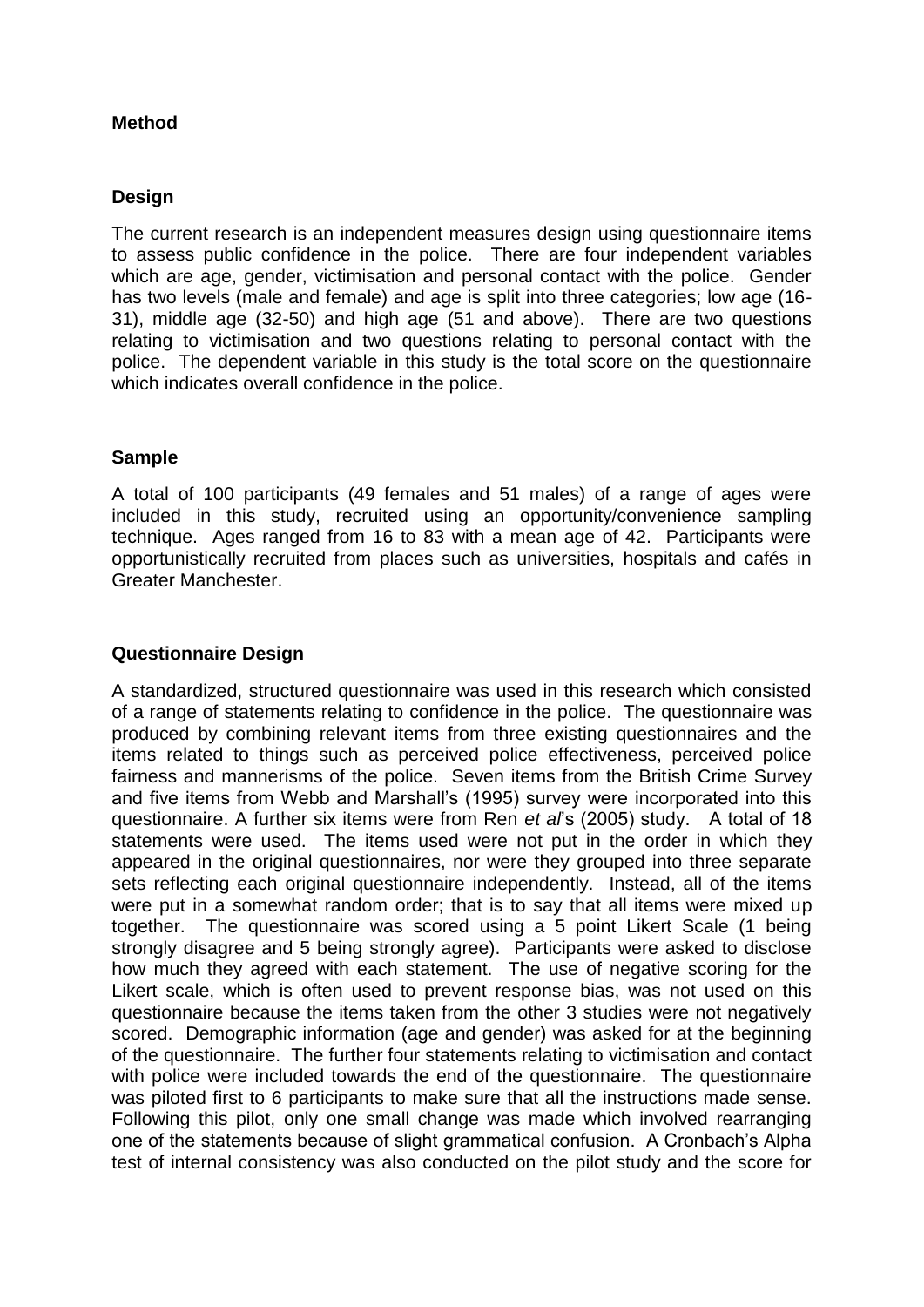this questionnaire was 0.955. A copy of the questionnaire is provided in the appendix.

## **Data Collection**

The only materials needed in this investigation were 100 copies of the questionnaire along with cover sheets for each one. Participants were recruited from cafés, hospitals and universities in the Centre and South of Manchester, Stockport, Salford and Bolton. People were approached and asked whether they wanted to take part in the research. They were given a verbal explanation as to what the study aimed to find out, how to complete the questionnaire and approximately how long it would take to complete. If the participant agreed to take part they were handed a questionnaire with a cover sheet attached to it which outlined the research aims. The coversheet also asked for their written consent (through signing and dating the sheet), and outlined their rights as participants (such as the right to withdraw and the right to the retrieval of the results of the study). Furthermore, an explanation of how to complete the questionnaire was provided on the sheet and an email address through which they could contact the researcher at any point if they had any queries was provided for their records. After they had completed the questionnaire, they were thanked for taking part and reminded that they could receive the final results if they wanted to.

# **Data Analysis**

Scores from the questionnaire were input into the computer program 'SPSS' and analysed using a variety of statistical tests. An initial test of normality was conducted, called the Kolomogoro-sminrov test of normality. This test shows whether or not the data is normally distributed and subsequently whether or not the use of parametric tests is justified (Langdridge, 2004). This data was indeed normally distributed and so the second statistical test used was an Analysis of Variance (ANOVA). A 2x3 design was used with regards to the variables gender and age. A 2-way independent ANOVA highlights the differences between the means and shows whether there is an effect of gender and age on overall confidence in the police, and also whether there is an interaction effect between age and gender. A Post Hoc test, namely the Tukey HCI test, was also conducted. This post-hoc test can only be done on groups which have three or more levels, so the variable of age was looked at in this way. Four independent t-tests were then conducted with regards to the two remaining variables: contact with police and victimisation. Each of the four questions relating to these variables were compared with the overall score on the questionnaire to see if there were any differences in means between those that answered 'yes' and those that answered 'no'.

## **Justification of Method**

The use of a questionnaire seemed the most appropriate and most widely used method for research into public attitudes towards the police. The use of quantitative data enables the researcher to gain many more participants in a shorter period of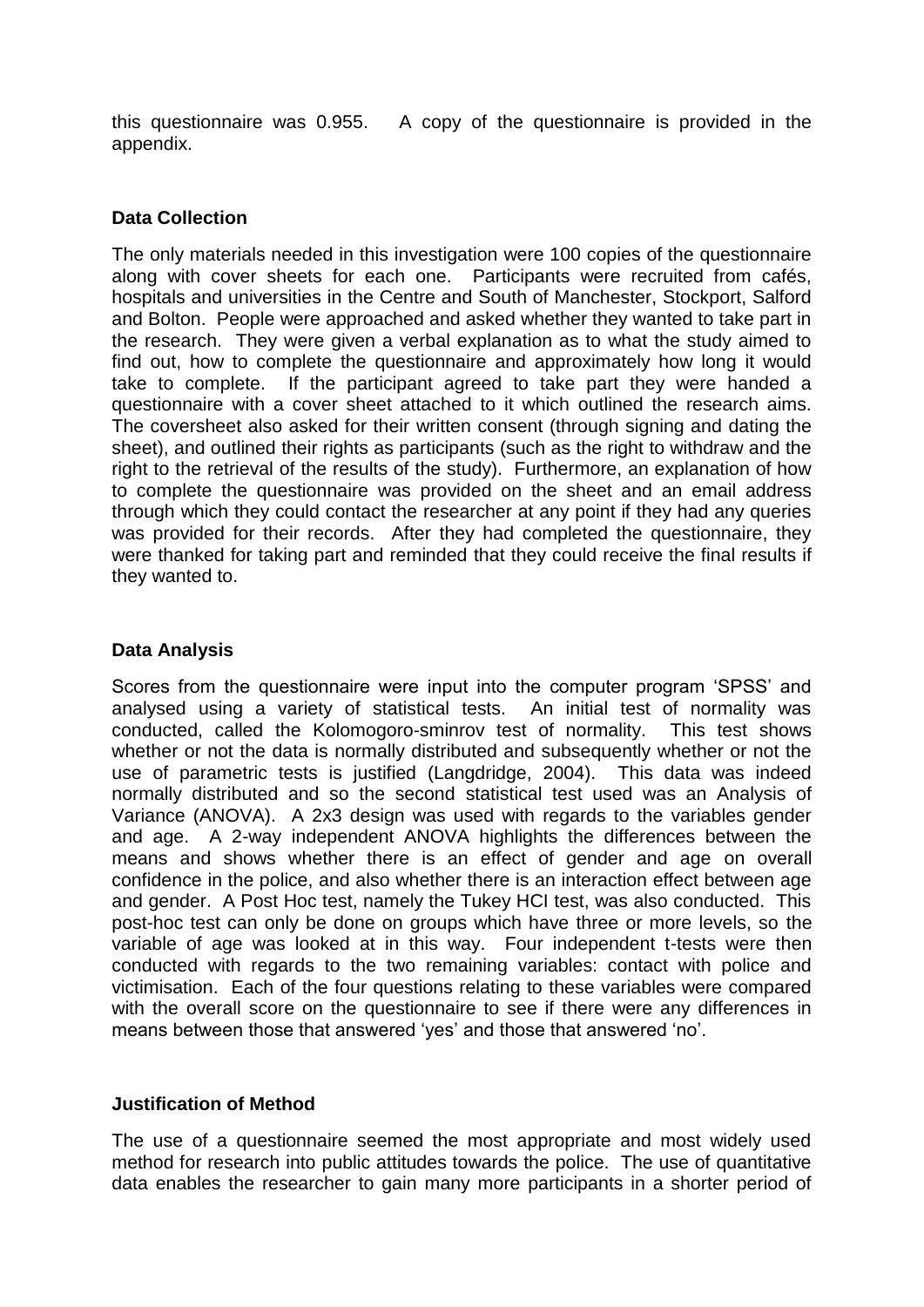time in comparison to qualitative research, which may take longer and prove more time consuming for the researcher. Furthermore, the use of quantitative methods proves quick and easy for those taking part as well, which is applicable for the current research with regards to time limits and lack of resources. Lastly, the use of objective statistical tests on the results means that valid and reliable conclusions can be accurately drawn from the findings, which again seems applicable with research like this. However, Frank et al (2005) suggest that quantitative methods are good for finding out how people generally feel but hardly ever allow for explanations as to why they hold certain attitudes. With more time, and a reconsideration of sample size, a qualitative method may well have been interesting and allowed for a deeper insight into how people feel. However, with reference to the research title, and the time limits of such a study, a method which finds out how people 'generally feel' will be completely justified using the techniques outlined above.

## **Ethics**

The current research effectively adheres to the ethical guidelines put forward by the British Psychological Society (BPS). All participants were provided with a cover sheet explaining who was conducting the research and why, and also what the questionnaire required them to do. Each participant signed and dated the coversheet to prove their written consent to take part. All participants were told that they had the right to withdraw their results from the study at any point up until the submission of the research and were informed that their responses would be treated with complete anonymity (no names to be included in the write-up). Confidentiality is more difficult to enforce but it was made clear that any information they gave (age, gender and personal opinions) would only be seen by a few selected individuals, namely the researcher and the dissertation supervisor. Further emphasis on anonymity was tied in with the confidentiality explanation. Participants were given an email address through which they could contact the researcher if they had any problems or queries (for example if they wanted to withdraw their scores or they wished to know the results). A possible ethical issue that could have arisen was that of distress of participants. Asking people about personal contact with the police or experiences of victimisation may have brought about painful memories or anger if they had previously been involved in a serious crime, for example. This did not arise but in preparation, a list of contact details for local groups that deal with helping victims of crime (for example [www.victimsupport.org.uk\)](http://www.victimsupport.org.uk/) was kept at hand. Lastly, if the participant did indeed get angry or defensive when answering the questions, the researcher's own personal well-being was also considered and preparations were made in an attempt to solve this problem. Firstly, participants were all recruited from public places meaning that the researcher was never alone with any single participant at any time. Furthermore, an anonymous second helper was with the researcher at all times to aid in the collection of questionnaires which again meant that the researcher was never alone or vulnerable (see Appendix for ethics forms).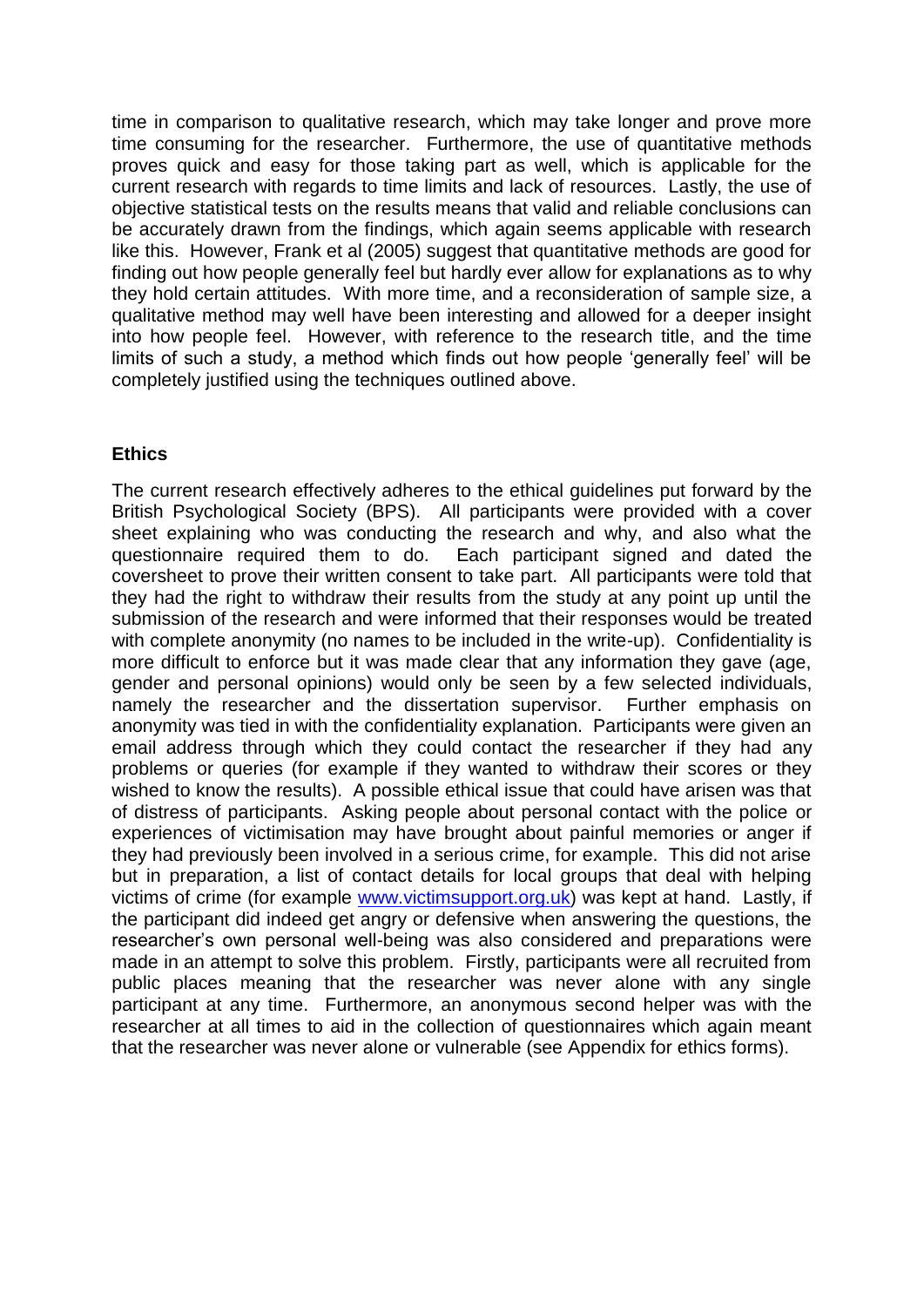## **Results**

The Kolomogoro-sminrov test of normality found that the data in the study was normally distributed (p<0.001).



# **Table 1**

**Showing the mean scores on the questionnaire for both levels on the victim and contact variables**

| Variable                                | Yes           | N٥            |
|-----------------------------------------|---------------|---------------|
| Contact                                 | 60.213 64.8   |               |
| Contact in last 12 months 59,091 62,134 |               |               |
| Victim                                  | 61.333 60.784 |               |
| Victim in last 12 months                |               | 55.278 62.415 |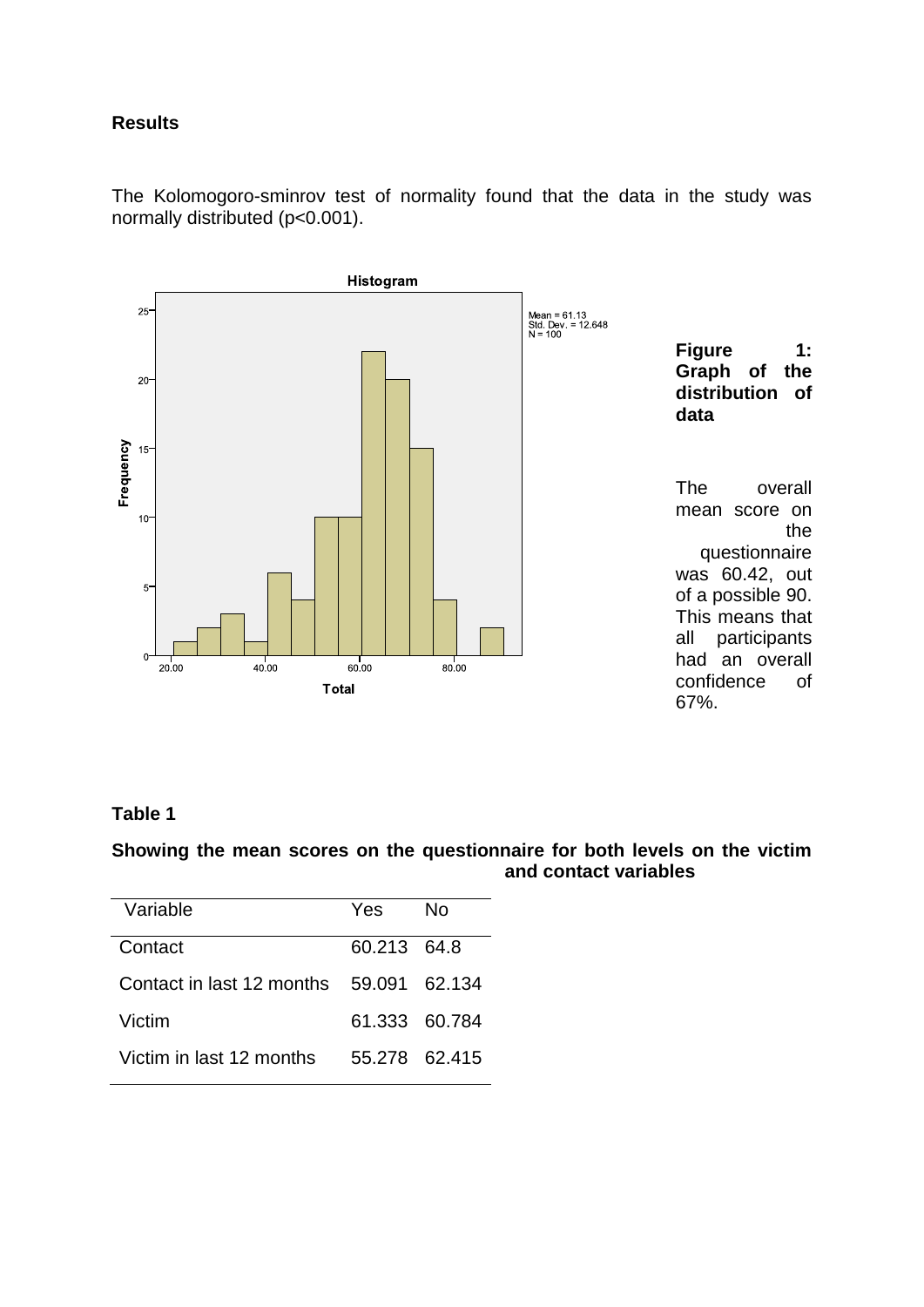## **Table 2**

**Showing the mean scores on the questionnaire for all age groups**

|           | Mean  |  |  |
|-----------|-------|--|--|
| Age       | score |  |  |
| 16-31     | 56.55 |  |  |
| $32 - 50$ | 64.22 |  |  |
| 51+       | 60.49 |  |  |

## **Table 3**

#### **Showing the mean scores on the questionnaire for both genders**

| Mean<br>score |
|---------------|
| 56.55         |
| 64.22         |
| 60.49         |
|               |

The fact that the data was normally distributed, and that this is a factorial design with more than one variable, a parametric analysis of results was conducted, the first of which was an independent 2-way ANOVA on the variables gender and age, followed by four independent t-tests on the remaining variables.

## **Table 4**

#### **Showing the results of the independent ANOVA**

| Variables                 | F value      | df | Error | sig.<br>value |
|---------------------------|--------------|----|-------|---------------|
| Gender                    | 4.785        | 1  | 94    | 0.031         |
| Age                       | 3.356        | 2  | 94    | 0.039         |
| Gender and<br>Interaction | Age<br>1.079 | 2  | 94    | 0.344         |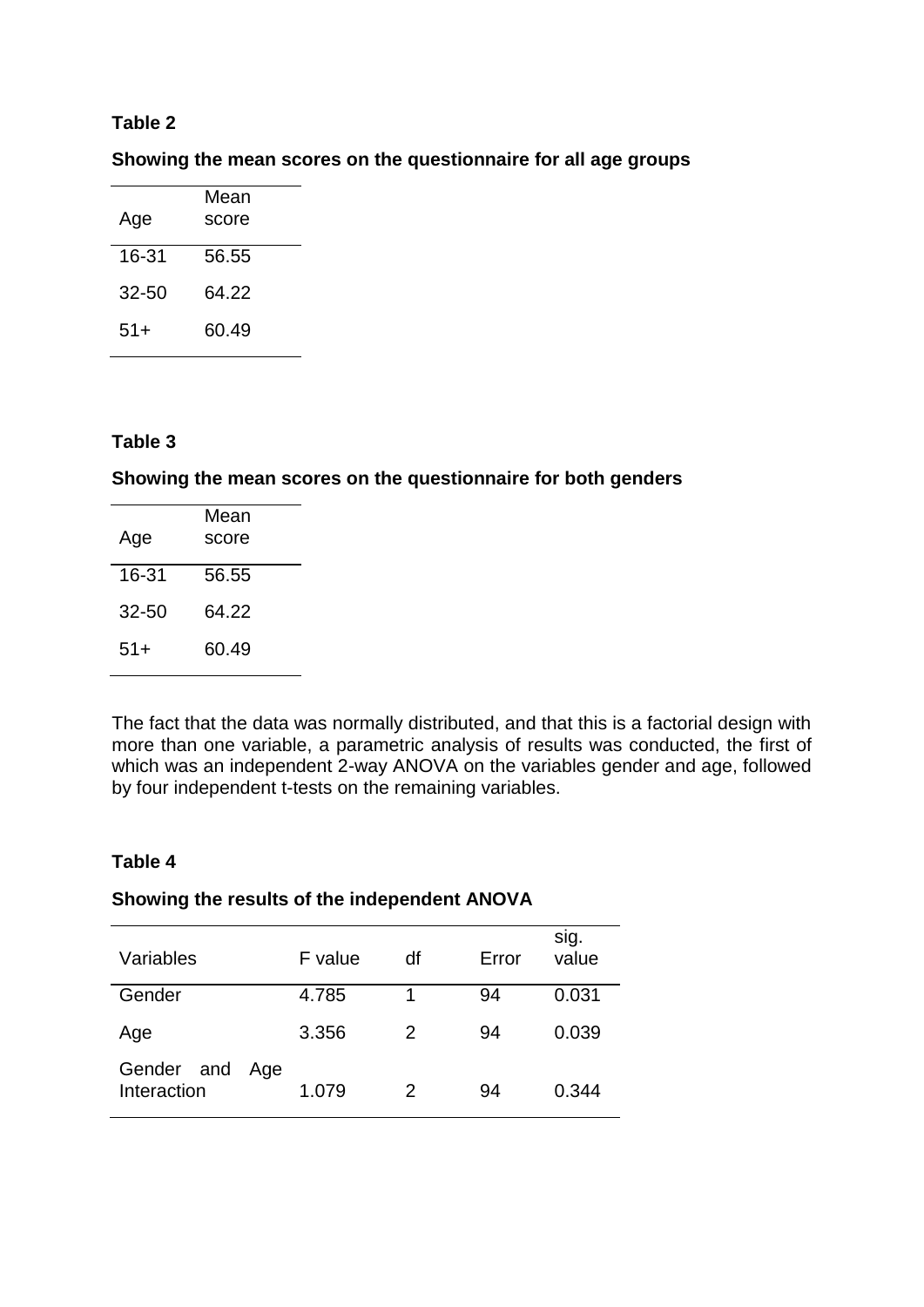An independent 2-way ANOVA showed that there was a significant effect of gender on overall confidence in police.  $F(1,94) = 4.785$ ,  $p < 0.05$ . The means show that females scored significantly higher than males (*M*= 63.17 compared with *M*= 57.67). Thus, these findings support hypothesis 2 which states that males will have significantly lower confidence in the police than females.

The ANOVA also showed that there was a significant effect of age on overall confidence in police.  $F(2,94) = 3.356$ ,  $p<0.05$ . The means show that, out of the three age groups, the youngest participants had the lowest confidence in police measured by the questionnaire items combined (*M*= 56.56), where the middle group had the highest confidence (*M*= 64.22). Tukey's HSD post hoc test revealed that the significance lies in the difference between the youngest and the middle groups, and no significant differences were found between the older group and any other group. These findings support hypothesis 1 as the younger respondents did indeed have lower confidence than older respondents.

The ANOVA found no significant interaction effect between age and gender on confidence in police. *F*(2,94)= 1.079, *p*>0.05. Looking at the means it seems that males in the 16-31 and the 51+ category had the worst overall confidence in the police (*M*= 55.737 and *M*= 55.091 respectively). The highest confidence score came from females in the middle group ( $M=$  66.250). However, as stated, these findings were not rated as significant.

# **Table 4**

| Variables                 | t value df           | Sig.<br>value |
|---------------------------|----------------------|---------------|
| Contact                   | $-1.465$ 29.4        | 0.154         |
| Contact in last 12 months | $-1.125$ 62.65 0.265 |               |
| Victim                    | 0.205 71.44 0.838    |               |
| Victim in last 12 months  | $-2.053$ 23.31 0.052 |               |

## **Showing the results of all independent t-tests**

Independent t-tests revealed that the was no significant difference between people who had had contact with the police (N=80) and those who had not had contact with the police (N=20) on overall confidence;  $t(29.4)$ = -1.465,  $p > 0.05$ . The means show that those who had had personal contact had a lower overall score of confidence than those who had not (*M*= 60.213 compared with *M*= 64.8). However this difference was not significant. Thus, hypothesis 3 was not proven to be correct.

The independent t-test also revealed no significant difference between those who had had contact with the police in the last 12 months ( $N= 33$ ) and those who had not (N= 67) on confidence in the police; *t*(62.65)= -1.125, *p*>0.05. The means indicate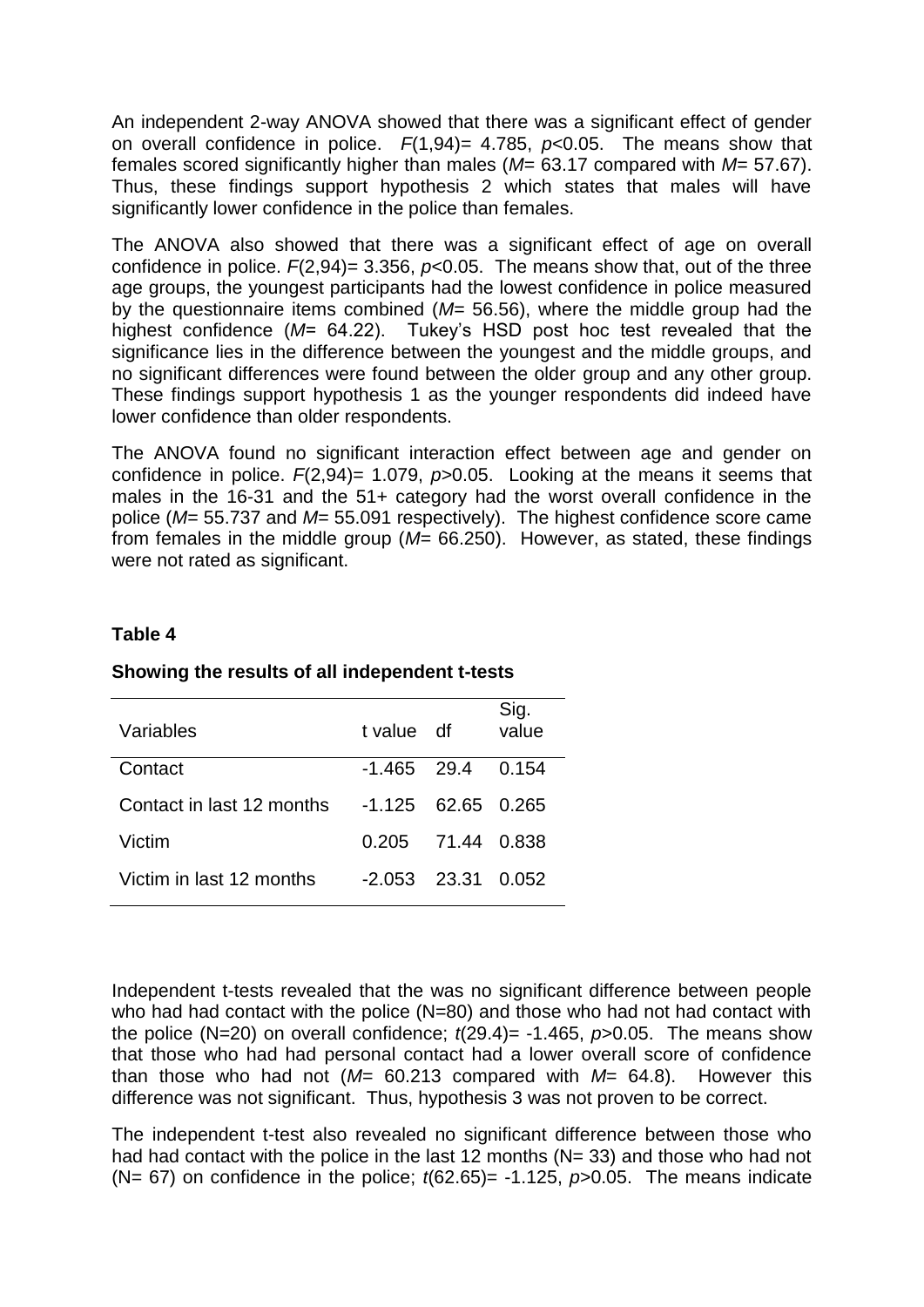that those who had come into contact with the police in the past 12 months had a lower confidence score than those who had not (*M*= 59.091 compared with *M*=62.134), but again these findings are not significant and therefore disprove hypothesis 3.

With regards to victimisation, there was no significant difference between those who had been a victim of crime (N=63) and those who had not (N= 37) with *t*(71.44)= 0.205, *p*>0.05. The means show that victims had a slightly better score than nonvictims (*M*=61.333 compared with *M*= 60.783). These findings disprove hypothesis 4.

The final t-test found no significant difference between those that had been a victim of crime within the last 12 months (N= 18) and those who had not (N= 82); *t*(23.31)= 2.053, *p*>0.05. Looking at the means, it seems that those who had been a victim of crime within the last 12 months had a much lower confidence score than those who had not been a victim in the last 12 months (*M*= 55.278 compared with *M*= 62.415) but this difference was deemed not significant. Thus, again, the final hypothesis was not supported.

# **Discussion**

The results of this study confirm two out of the four hypotheses as accurate. Hypothesis one stated that younger respondents would have significantly lower confidence in the police than older respondents. The findings indicate that younger respondents had the worst overall confidence in the police, proving the hypothesis. However, it was not the case that an increase in age lead to higher confidence in the police as it was the middle group, rather than the oldest respondents, who had the highest confidence in the police. Hypothesis two stated that males would have significantly lower confidence in the police than females, which was reflected in the findings, with females scoring significantly higher on the questionnaire than males. The remaining hypotheses were not supported by the findings. Contact with the police had no significant effect on confidence in the police, regardless of whether it was within the last 12 months or not. Furthermore, being a victim of crime did not affect confidence in the police when compared to being a non-victim, even when victimisation was in the last 12 months. Average overall confidence in the police was good (67%) with regards to all participants, but room for improvement is indicated.

# **Age**

The findings with regards to age supported the results of all of the previous research outlined earlier. Ren et al (2005), Dowler (2003) and Cao, et al (1996) all found that younger respondents had significantly lower confidence in the police than older respondents. The current research supports these findings with regards to younger people having the lowest overall confidence. Ren et al (2005) proposed that younger participants have worse attitudes towards the police because they see the police as trying to restrict their independence, an idea which further research could possibly develop. Furthermore, Jackson et al (2007) looked at perceptions of the police with regards to social values and norms and state that police are responsible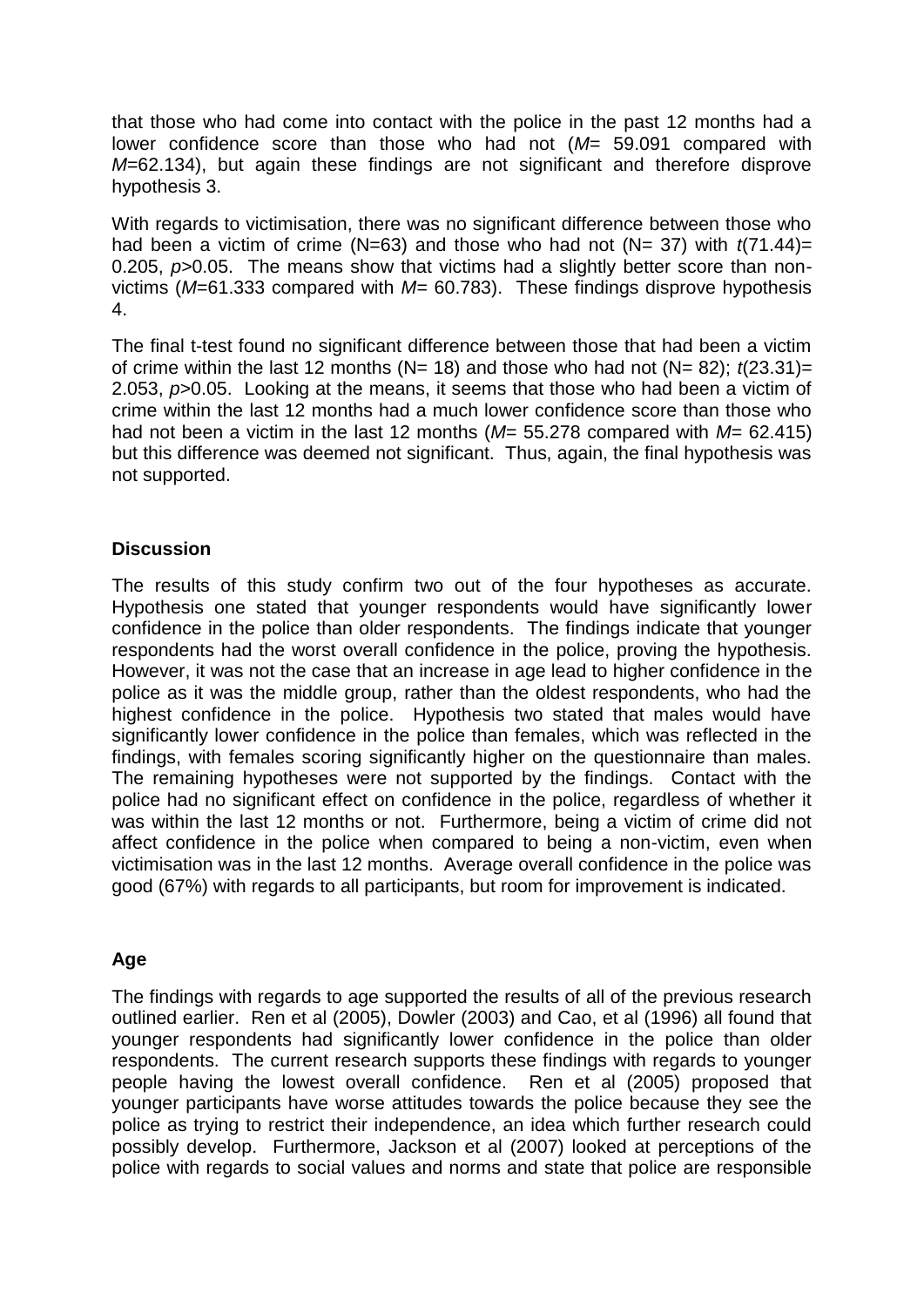for the upkeep of these values. With regards to young people, and especially young males, society tends to label them as 'hoodies' or 'hooligans' which is a stereotype that may lead to negative attitudes towards the police. It could also be proposed that the idea of a self-fulfilling prophecy may come into play, for example everyone labels them as bad so therefore they will act bad and express pessimistic attitudes (Jackson, 2010). Most of the studies mentioned in the background research seem to imply a correlation between age and confidence, thus the older you get, the more confident you become in the police (Cao et al, 1996), which is not the trend found in the current research. For example, a clear correlation between age and confidence is shown in the BCS 09/10 as the youngest had the lowest score of 64% confidence, the middle ages scored between 66 and 70%, and the oldest participants have scores of 72-79% (Parfrement-Hopkins et al, 2010). In the current research, the results do not follow this pattern. However, comparing the results of the BCS to the current research is difficult as their age variable is split into many more categories than this study. For example, while the 32-50 category in this research is classed as the middle group, these ages are covered over 3 categories in the BCS. This means that results may be distorted somewhat in the current research. Furthermore, studies other than the BCS do not provide specific age categories and instead report the raw age at the time of filling in the questionnaires and present findings related to the mean age. Therefore, age is a continuum, with the youngest scoring low on confidence and a steady increase in confidence as age increases. Consequently, it is again difficult to fully compare the current research due to differences in methods, specifically the grouping of ages. Being that a third of the questionnaire used in the current study was taken from the BCS, mirroring the age groups in the BCS would make the results easier to compare. However, having seven age groups was not compatible with a sample size of only 100 participants. It may have lead to some age groups containing a very small number of participants which would make the findings difficult to generalise. Future research with a larger sample size and the use of a stratified sampling technique would address this issue. Overall, the findings in this research support the majority of studies outlined in the background research in that younger respondents do indeed have lower confidence in the police compared to older respondents, possibly due to younger respondents feeling like they need to rebel against those who are trying to take away their independence.

## **Gender**

Ren et al (2005) was the only study presented earlier that stated that gender was not a significant predictor of confidence in the police. The current research goes against this finding and supports the majority of research relating to gender and confidence in the police, showing that males have significantly lower confidence than females. The BCS reported that males have less confidence than females, as did Jackson et al (2007), Cao et al (1996) and Jackson (2010). Cao et al (1996) proposed that females hold more positive attitudes towards the police because they tend to be less involved with them. Furthermore, police are said to treat females nicer than males when they do come into contact with them. As mentioned earlier, Jackson (2010) suggests that social norms may have a part to play in public perceptions of the police. It could be said, therefore, that males are typically seen as more aggressive and seek to be seen as powerful and masculine, which may indicate why they are less likely to express positive attitudes towards the police. Taylor et al (2001) stated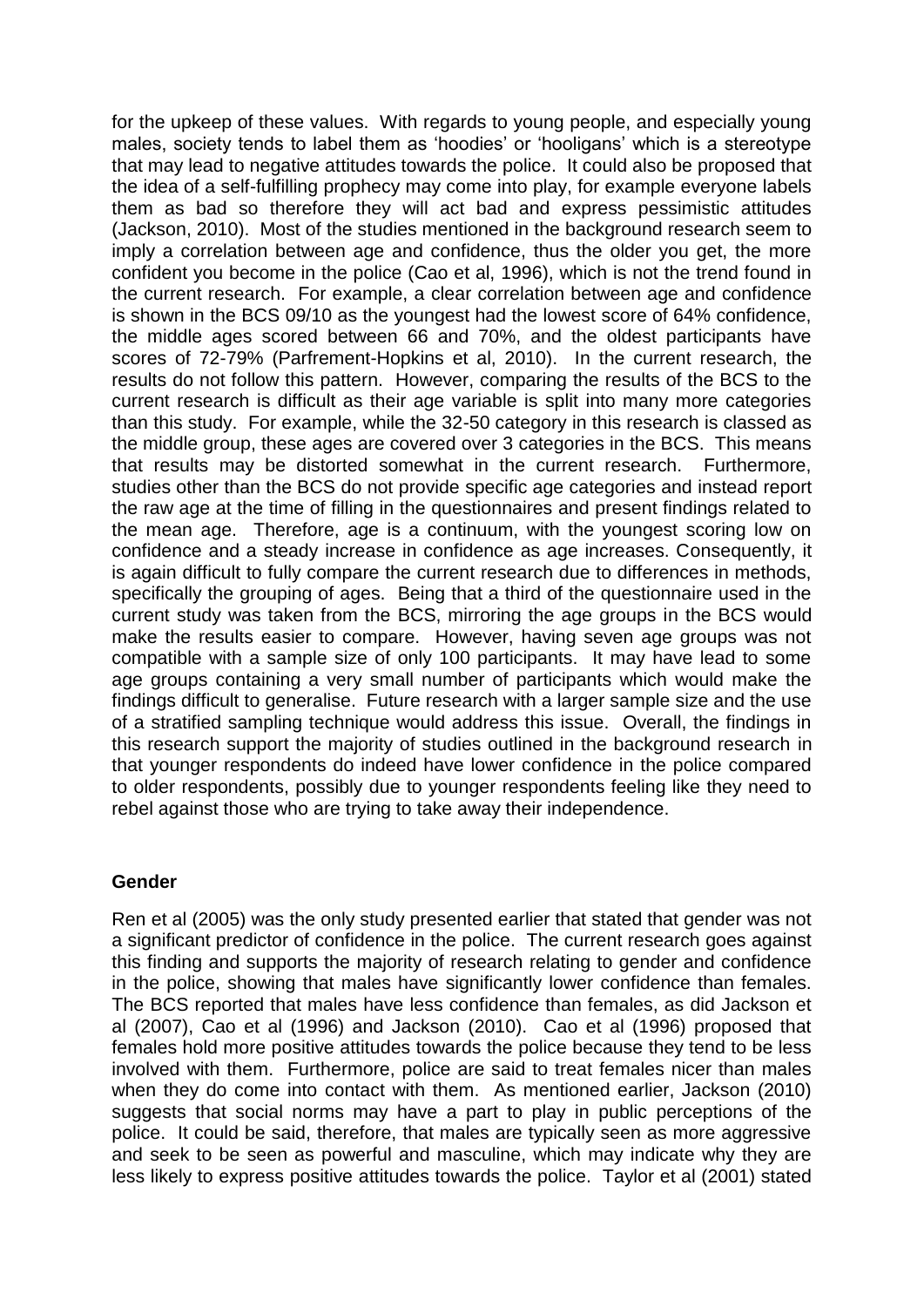that there are often inconsistencies in the differences in confidence towards the police between genders. They also stated that where females do have higher confidence it is because of the 'chivalry-hypothesis'. This, however, only really relates to those who answered 'yes' to the police contact question, as Taylor et al (2001) claim that police officers exercise chivalry and politeness when speaking to females, whether they are victims, offenders, or indeed just a person stopped in the street. This courtesy is very often stated as a reason why females rate police better than males, as police tend to be more cynical of males.

# **Contact with Police**

The findings from the current research found that having had personal contact with police had no significant effect on a person's confidence in them. These results do not support the previous research, as contact with the police seems to be a largely researched area and understanding the relationship is a principal tool in improving confidence in the police through the likes of annual policing plans. All previous research states that contact with the police changes your perceptions of them in some way. The ways in which it does this, however, depends on the type of contact a person has with the police, for example positive or negative, and police or public initiated (Ren et al, 2005). In the current research, although not significant, a trend was found in the means with the two questions relating to personal contact which was that those who had had contact with the police scored lower on overall confidence than those who had not. This loosely supports Bradford et al's (2009) claim that any contact produces negative attitudes. However, a flaw of the current study is that the type of contact with the police was not specified, and thus the question covers all kinds of contact including both positive and negative. Myhill et al (2008) suggested a difference in confidence occurs not merely when a person has had contact but when contact was deemed as satisfactory or unsatisfactory. Furthermore, Hohl et al (2010) states that the presence of the police on the streets, in daily contact with the community, may be enough justification for a good level of confidence, but only if most of their activity is focused at the 'criminal other'. In contrast, if a person is depicted as this 'criminal other', confidence is lowered. The amount of conflicting research into the area of contact with the police shows a need for wider investigation. The current research may have benefited from distinguishing between the different types of contact, for example including a variety of options to choose from, or indeed a more qualitative approach where there is space for participants to expand on their experiences.

## **Victimisation**

According to the current research, being a victim of crime did not lead to significantly lower confidence in the police when compared to non-victims. This finding supports some of the research outlined earlier such as Webb et al (1995), who found that victimisation was not a predictor of confidence in the police, and Ho et al (2004), who found that there was no significant correlation between being a victim and confidence in the police. However, it is clear that there is much research that does indeed find that victimisation leads to different perceptions of the police. Most research claims that if a person has fallen victim to crime, their confidence in police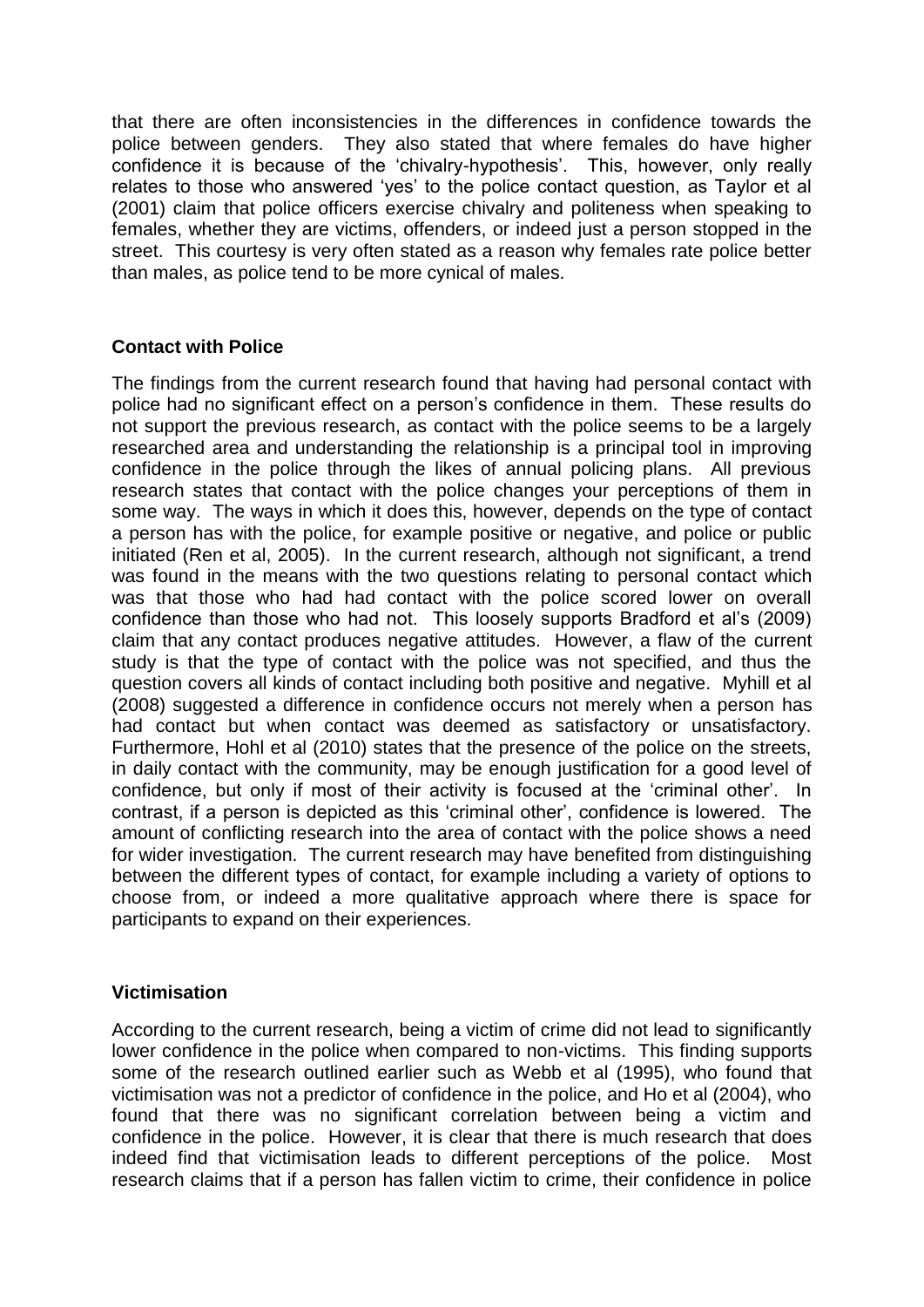is lowered somewhat, suggested to be because they blame the police for allowing the crime to happen (Bradford et al, 2009). Other studies propose that if the police handle the situation effectively and are seen to put the victim's needs before their own, then the victim will rate the police highly because they have satisfied the victim's expectations (Hohl et al, 2010). Looking at the current results, although no significant difference was found between victims and non-victims with regards to confidence, the means do show that those who had been a victim of crime within the last 12 months had lower overall confidence than those who had not. This supports the idea that being a victim lowers confidence in the police, which was found in the BCS with an almost 10% difference between those who had been a victim in the last 12 months and non victims. It is worth noting that the significance value on the t-test was little over what would be classed as significant. However, it is also worth noting that the number of victims in the last 12 months was a lot lower than the number of non-victims (18 compared to 82). Therefore, the sample was unrepresentative and future research would benefit from a different sampling technique such as a stratified random technique so that an equal number of victims and non-victims would be included, leading to a fully generalisable and representative sample. Understanding the type of crime a person has been a victim of may also produce better findings if this research were to be repeated. Some research has criticised the quantitative method of close-ended surveys by stating that larger-scale research is needed that goes beyond simple questions such as 'are the police doing a good job' (Jackson et al, 2007). As mentioned earlier, it may be useful to allow participants to subjectively expand on their experiences in order to gain more of an insight into how victimisation affects individuals and their confidence, being careful not to upset or anger participants in the process.

A final point should be made with regards to the research indicating that Greater Manchester is currently performing poorly on the confidence and satisfaction indicator put forward by HMIC. These findings show an overall confidence level of 67%. Therefore, public confidence in the police on a small scale is generally good. There is clearly room for improvement, and it may be worthwhile, if this research were to be taken into account, to try and bring confidence between genders and across all age groups to a standard level before trying to improve society's overall confidence. For example, those at risk of deteriorating confidence are younger people and males. Planning to involve young people in volunteer work with the police, or indeed making sure that police officers treat males and females equally, could be a start in trying to level out confidence across society. The removal of the public confidence target is, theoretically, a good move as it is giving individual police forces more power over how they run the community. However, confidence levels may deteriorate in the following years if police forces do not create some form of standardised way of monitoring performance without involving central government targets.

To conclude, the overall findings of this study show a clear difference in confidence in the police between males and females, and between differing age groups. Males and younger respondents have significantly lower confidence in the police compared to females and older participants. Contact with the police and victimisation prove not to affect confidence in the police. However, changes in the sampling technique and including further questions about what types of contact and what types of crime a person has been victim of would likely result in better findings in light of the methods used in previous research.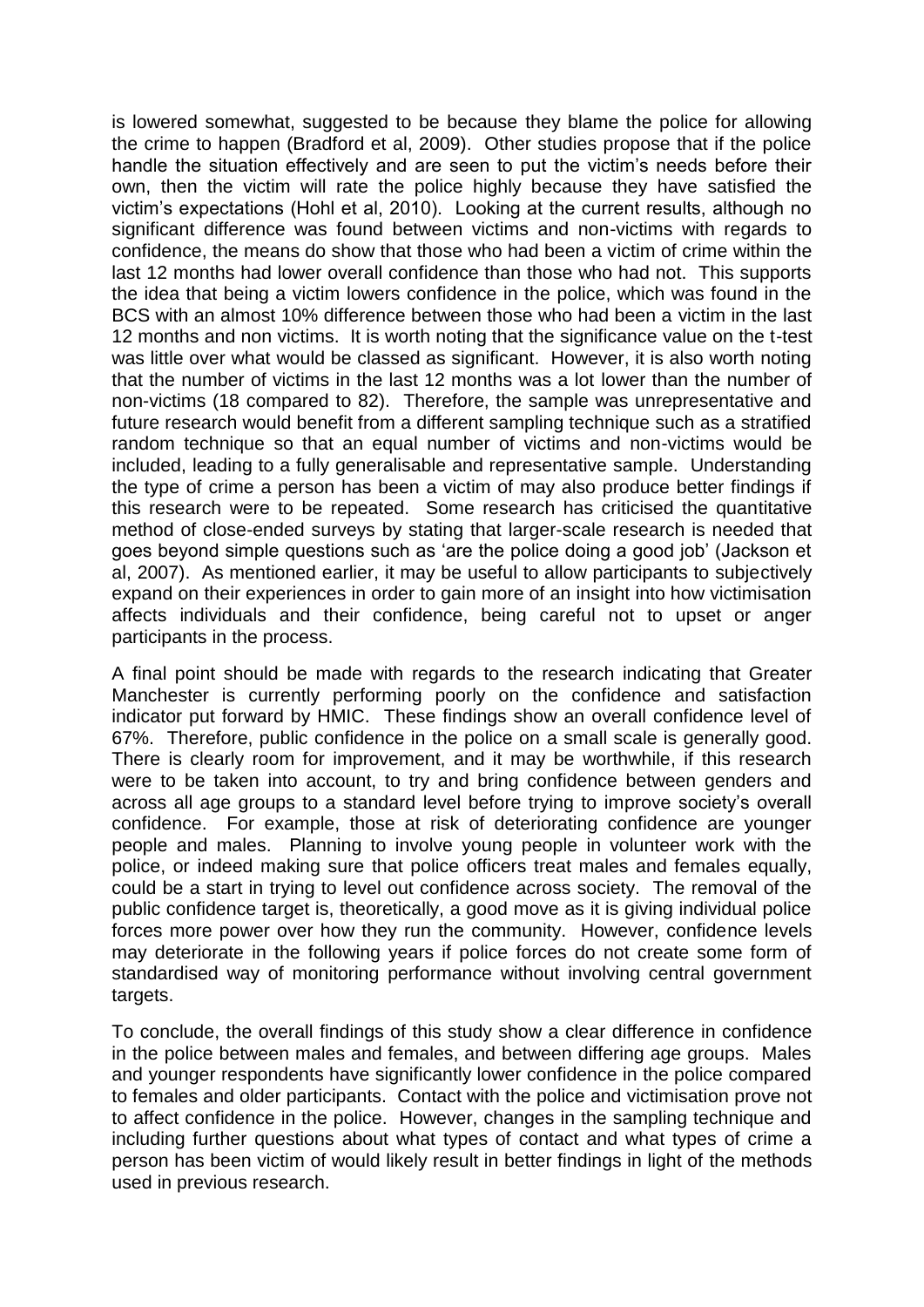# **References**

Bradford, B., Jackson, J. & Stanko, E. (2009). Contact and confidence: Revisiting the impact of public encounters with the police. *Policing and society, 19(1),* 20-46.

Cao, L., Frank, J. & Cullen, F.T. (1996). Race, community context and confidence in the police. *American Journal of Police, 14(1),* 3-22.

Dowler, K. (2003). Media consumption and public attitudes towards crime and justice: The relationship between fear of crime, punitive attitudes and perceived police effectiveness. *Journal of Criminal Justice and Pop Culture, 10(2),* 109-126.

Frank, J., Smith, B.W. & Novak, K.J. (2005). Exploring the basis of citizens attitudes toward the police. *Police Quartlery, 8(2),* 206-228.

Greenwood, C. (2010, 29 June). Theresa May axes police performance targets. *The Independent.* Retrieved 15 October 2010 from [http://www.independent.co.uk/news/uk/home-news/theresa-may-axes-police](http://www.independent.co.uk/news/uk/home-news/theresa-may-axes-police-performance-targets-2013288.html)[performance-targets-2013288.html](http://www.independent.co.uk/news/uk/home-news/theresa-may-axes-police-performance-targets-2013288.html)

HMIC (2011). *Inspecting policing in the public interest.* Retrieved 15 March from <http://www.hmic.gov.uk/AboutUs/WhatWeDo/Pages/home.aspx>

Ho, T. & McKean, J. (2004). Confidence in the police and perceptions of risk. *Western Criminology Review, 5(2),* 108-118.

Hohl, K., Bradford, B. & Stanko, E.A. (2010). Influencing trust and confidence in the London Metropolitan Police. *British Journal of Criminology, 50,* 491-513.

Home Office (2010). Policing in the  $21<sup>st</sup>$  century: Reconnecting police and the people. *Presented to Parliament by the Secretary of State*.

Jackson, J. (2010). What is trust and confidence in the police? *Policing: A Journal of Policy and Practice, 4(3),* 241-248.

Jackson, J. & Sunhine, J. (2006). Public confidence in policing: A neo-durkheimian perspective. *British Journal of Criminology, 47,* 214-233.

Langridge, D. (2004). *Introduction to Research Methods and Data Analysis in Psychology.* Pearson: Prentice Hall.

Myhill, A. & Beak, K. (2008). Public confidence in the police. *NPIA Research, Analysis and Information.* 

Parfrement-Hopkins, J. & Green, B. (2010). *Crime in England and Wales 2009/10.* Home Office Statistical Bulletin.

Ren, L., Cao, L., Lovrich, N. & Gaffney, M. (2005). Linking confidence in the police with the performance of the police: Community policing can make a difference. *Journal of Criminal Justice, 33,* 55-66.

Skogan, W.G. (1996). The police and public opinion in Britain. *American Behavioural Scientist, 39(4),* 421-433.